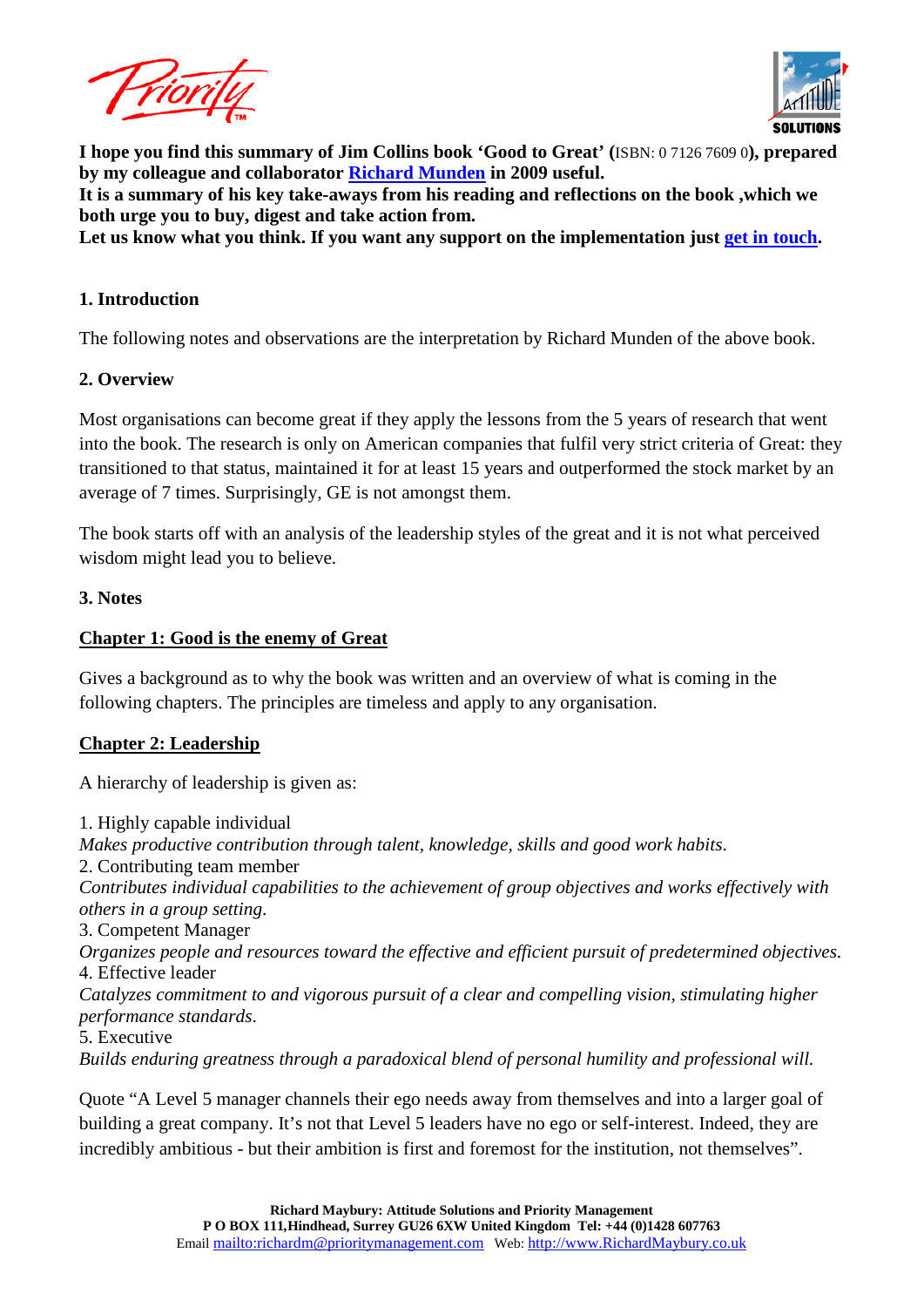



## **Key points:**

- Every good-to-great company had Level 5 leadership during the pivotal transition years.
- "Level 5" refers to the 5-level hierarchy of executive capabilities, with level 5 being at the top.
- Level 5 leaders display compelling modesty, are self-effacing and understated. They set up their successors for even greater success in the next generation,
- In contrast, Level 4 leaders with gargantuan personal egos can contribute to the demise or continued mediocrity of the company and often set up their successors for failure.
- Level 5 leaders are fanatically driven, infected with an incurable need to produce sustained results. They are resolved to do whatever it takes to make the company great.
- Level 5 leaders display a workmanlike diligence more plough horse than show horse.
- Level 5 leaders look out of the window to attribute success to factors other than themselves. When things go poorly, however, they look in the mirror and blame themselves, taking full responsibility. The comparison CEOs often did just the opposite – they looked in the mirror to take the credit for success, but out of the window to assign blame for disappointing results.
- One of the most damaging trends in recent history is the tendency (especially by boards of directors) to select dazzling, celebrity leaders and to de-select potential Level 5 leaders.
- I believe that potential Level 5 leaders exist all around us, if we just know what to look for.

### **Chapter 3: First who…..then what**

The chapter puts up 2 models of leadership: Level 5 and the Genius with a thousand helpers. These are described in the following key points:

- The Level 5 leader began the transformation by first getting the right people on the bus (and the wrong people off the bus) and then figured out where to drive it.
- The key point of this chapter is not just the idea of getting the right people on the team. The key point is that "who" questions came before "what" decisions – before vision, before strategy, before structure, before tactics – as a rigorous discipline, consistently applied.
- The comparison companies frequently followed the "genius with a thousand helpers" model a genius leader who sets a vision then enlists a crew of highly capable "helpers" to make it happen. This model fails when the genius departs.
- The good-to-great leaders were rigorous, not ruthless, in people decisions. They did not rely on layoffs and restructuring as a primary strategy for improving performance. The comparison companies used layoffs to a much greater extent.
- The research uncovered three practical disciplines for being rigorous in people decisions:
	- 1. When in doubt, do not hire keep looking (i.e. limit growth based on ability to attract enough of the right people).
	- 2. When you know you need to make a people change, act. Be sure you don't simply have someone in the wrong job.
	- 3. Put your best people on your biggest opportunities, not your biggest problems.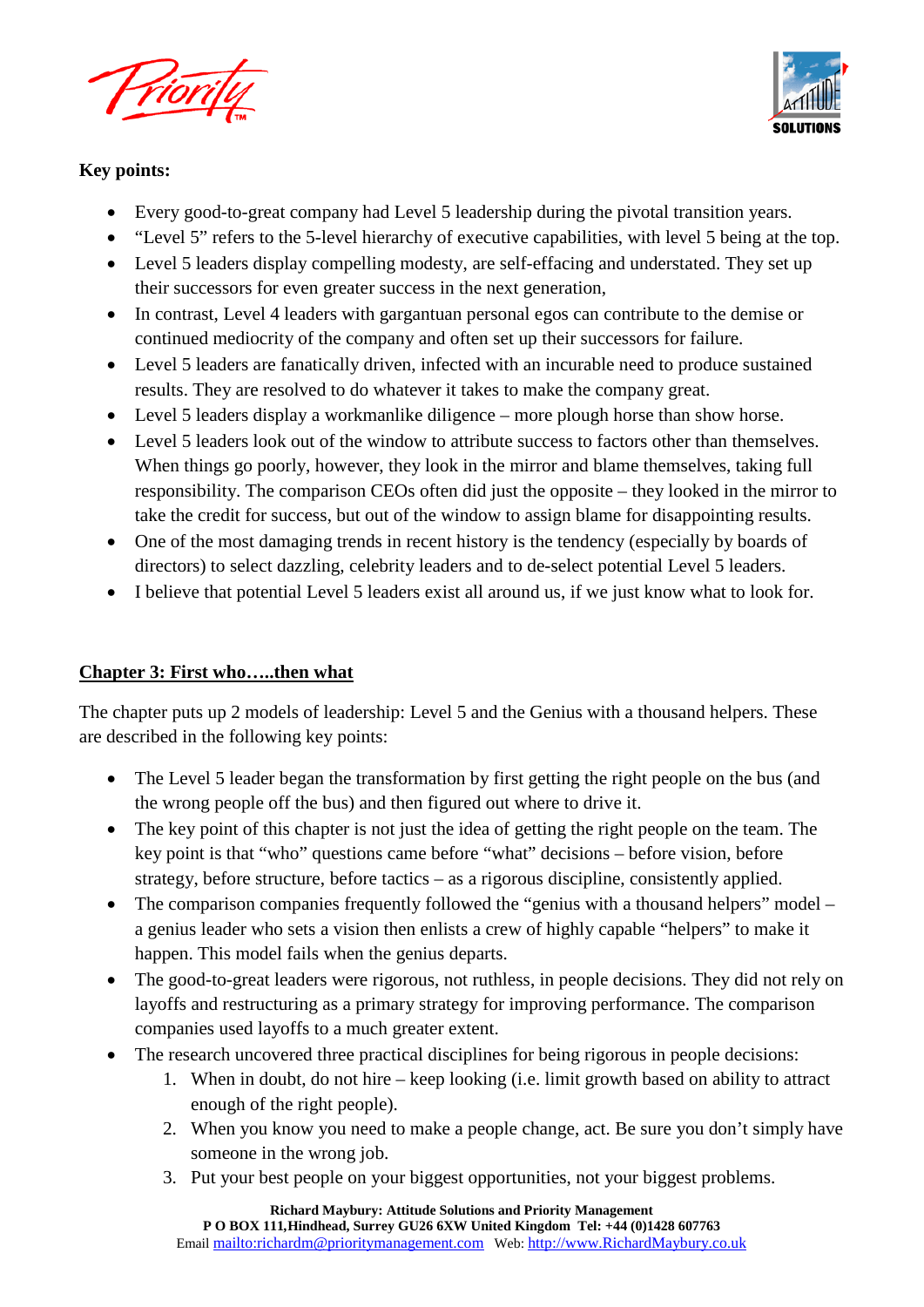



- Good-to-Great management teams consist of people who debate vigorously in search of the best answers, yet who unite behind those decisions.
- No link has been found between executive compensation and the shift from good to great. Compensation should not "motivate" the right behaviours from the wrong people, but get and keep the right people in the first place.
- Contrary to the old adage, people are not your most important asset, the right people are.
- Whether someone is the "right person" has more to do with character traits and innate capabilities than with specific knowledge, background or skills.

# **Chapter 4: Confront the brutal facts**

### **Key points:**

- All good-to-great companies began the process of finding a path to greatness by confronting the brutal facts of their current reality.
- Only by honestly and diligently confronting the brutal facts can good decisions be made.
- A good-to-great company's culture encourages people, and, ultimately, the truth, to be heard.
- Creating such a climate involves leading with questions, not answers, engaging in dialogue and debate, not coercion, conducting autopsies without blame and turning information into facts that cannot be ignored.
- The good to great companies responded differently to adversity by hitting the realities of their situation head-on and therefore emerging even stronger.
- A key psychology for leading from good to great is the **STOCKDALE** paradox: Face the current brutal facts but retain absolute faith that you can and will prevail.
- The strength of your leadership personality (or "charisma") can deter people from bringing you the brutal facts.
- Leadership not only begins with vision, but also with getting people to confront the brutal facts and act on the implications.
- Trying to "motivate" people is a waste of time. The key is not to de-motivate them (for example, by ignoring the brutal facts).

# **Chapter 5: The hedgehog concept**

This is based on a famous essay "The hedgehog and the fox" by Isaiah Berlin.

# **Key points**

• To go from good to great requires a deep understanding of three intersecting circles translated into a simple, crystalline concept (the hedgehog concept).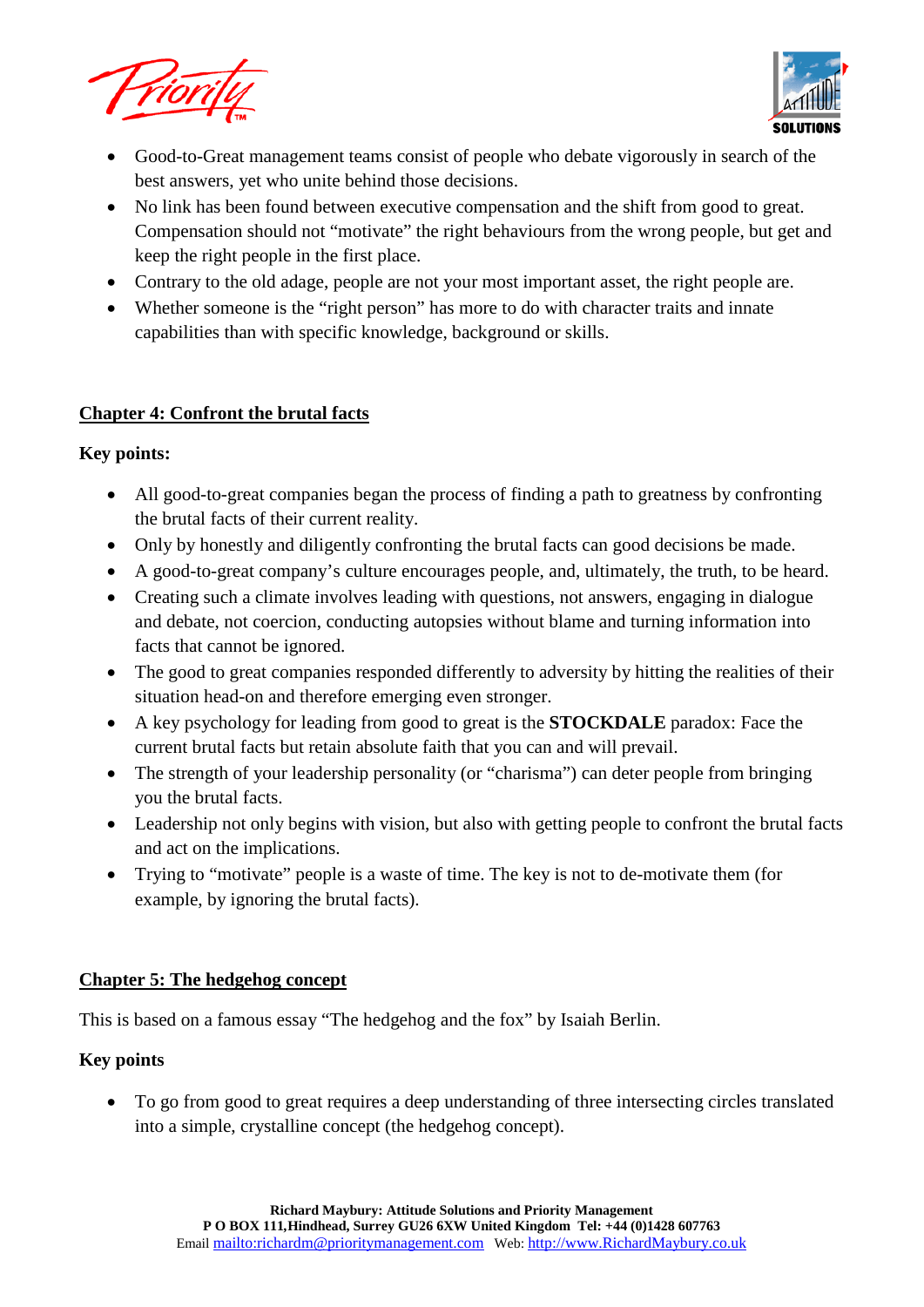





- Understanding what your organisation can and cannot be the best in the world at
- If you cannot be the best in the world at your core business, then your core business cannot be based on the hedgehog concept.
- The "best in the world" understanding means you might have a core competence but not the current capacity or, conversely, you do not have the current competence.
- Within your economic engine, search for the one denominator that has the single greatest impact.
- Good to great companies set their goals and strategies based on this understanding, rather than on bravado.

### **Unexpected Findings:**

- The good to great companies resemble hedgehogs simple, dowdy creatures that know "one" big thing" and stick to it. Comparison companies resemble foxes – crafty, cunning creatures that know many things but lack consistency.
- It took four years on average for the good to great companies to get a hedgehog concept.
- Both the good to great and the comparison companies spent equal time on strategic planning.
- You do not need to be in a great industry to produce sustainable results. Good to great companies can produce superior economic returns in a bad industry.

### **Chapter 6: Culture of Discipline**

### **Key points**

- Sustained great results depend upon building a culture full of self-disciplined people, consistent with the three circles in the hedgehog concept.
- Stultifying bureaucratic cultures arise to compensate for incompetence and lack of discipline (having the wrong people on the bus).
- A culture of discipline involves duality having people adhere to the consistent system and yet giving freedom and responsibility within the framework of it.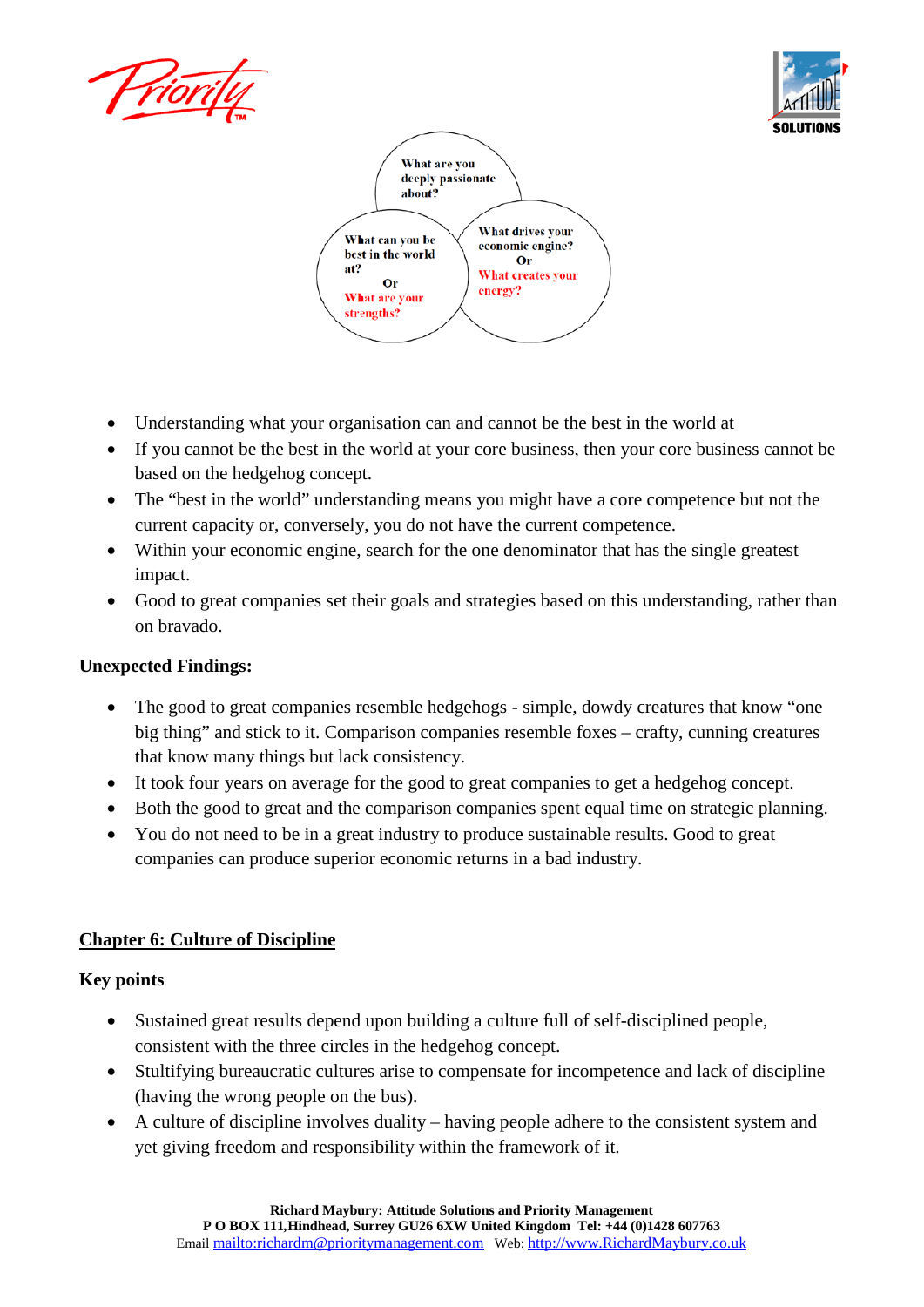



- A culture of discipline is about getting disciplined *people* who engage in disciplined *thought*  and who then take disciplined action.
- The good to great companies can appear boring and pedestrian looking, but in fact they have people who display extreme diligence and a stunning intensity ("they rinse their cottage cheese").
- Do not confuse a culture of discipline (highly functional) with a tyrant who disciplines (highly dysfunctional).
- The single most important form of discipline for sustained results is fanatical adherence to the hedgehog concept and to not fall outside the three circles.

### **Unexpected findings**

- The more an organization has the discipline to consistently stay within its three circles, the more it will have opportunities for growth.
- A great company can have many "once in a lifetime opportunities", but it only runs with one that fits within the three circles.
- The purpose of budgeting in a good company is to decide which arenas best fit with the Hedgehog concept and to fully fund only them.
- "Stop doing" lists are more important than "to do" lists.

# **Chapter 7: Technology acceleration**

### **Key points:**

- Great organisations think differently about technology and technological change than mediocre ones.
- Good-to-great organisations avoid technology fads and bandwagons, but become pioneers in the application of *carefully selected* technologies
- The key question to any technology is: does it fit directly with your hedgehog concept? If yes, then become a pioneer of its application. If no, then settle for parity or ignore it entirely.
- The good to great companies used technology as an accelerator of momentum, not a creator of it. They didn't begin their transformations with pioneering technology; they first grasped how to fit it within their three circles, hit breakthrough and then became pioneers.
- The good-to-great companies' competitors could have taken the same leading-edge technologies to pioneer for free and failed to produce anywhere near the same results.
- Great companies react to technological change with thoughtfulness and creativity, driven to turning unrealized potential into results, and have an inner drive for greatness versus mediocrity. Mediocre companies react and lurch about, motivated by fear of being left behind.